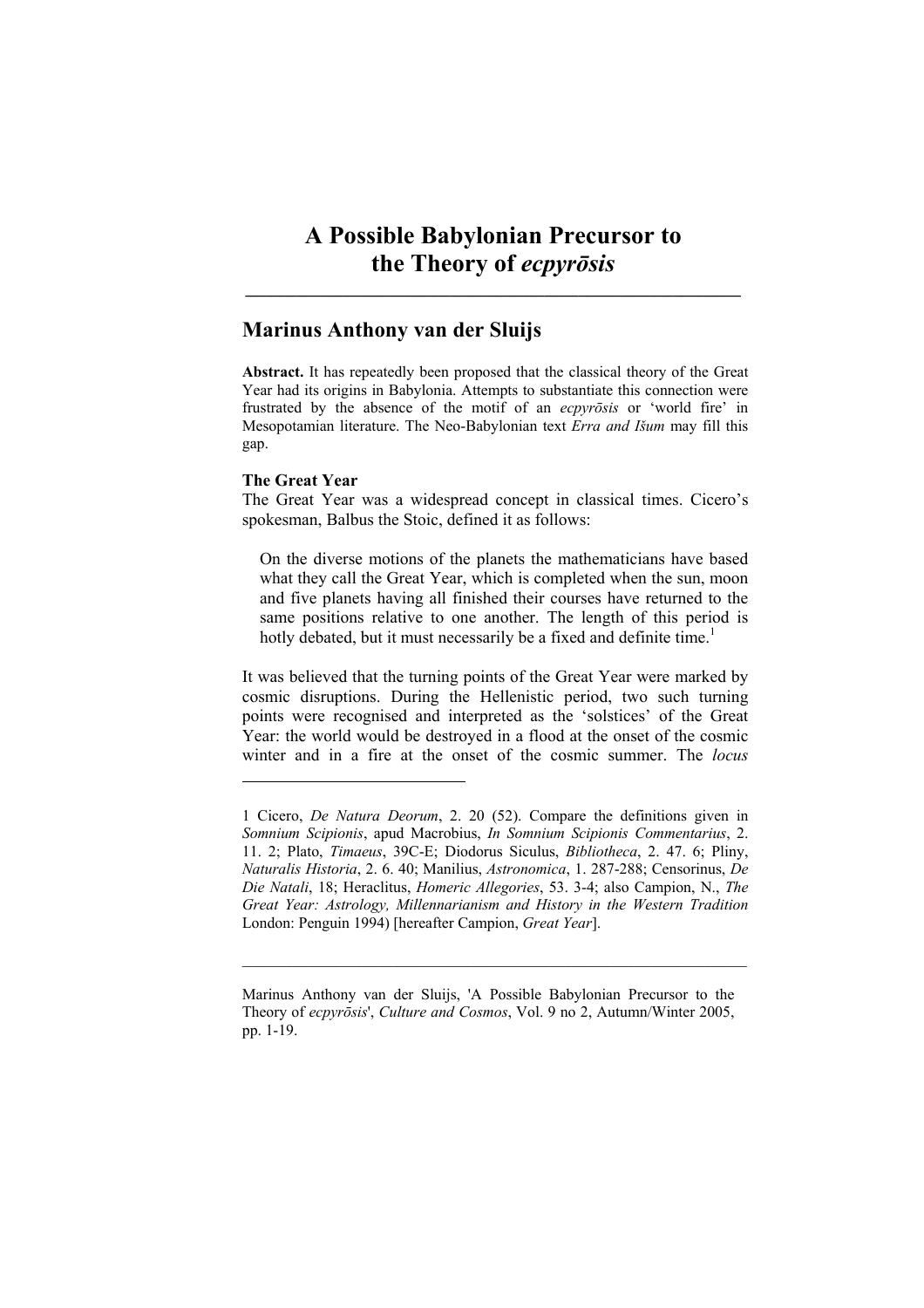*classicus* for this belief is an excerpt from the *Babyloniaca* of the Babylonian priest Berossus (third century BCE), as cited in Seneca:

Berossus … affirms that the whole issue is brought about by the course of the planets. So positive is he that he assigns a definite date both for the conflagration and the deluge. All that the earth inherits will, he assures us, be consigned to flame when the planets, which now move in different orbits, all assemble in Cancer, so arranged in one row that a straight line may pass through their spheres. When the same gathering takes place in Capricorn, then we are in danger of the  $deluse.<sup>2</sup>$ 

# **A Babylonian Origin?**

As Berossus was a Babylonian priest of Bēl, Seneca's citation of him suggests that the theory of the Great Year originated in Babylonia.<sup>3</sup> The validity of this claim depends on the authenticity of the passage cited in Seneca. Vociferously refusing to accept that the 'Babylonians' could really have been interested in cosmic cycles defined by planetary motion, Felix Jacoby and his followers ascribed the crucial passage as Fragment 21 to a hypothetical 'Pseudo-Berossus of Cos', who would have been Greek and would have lived later. Lambert typifies the critical position:

So far as the present writer has been able to ascertain, no cuneiform text expresses any such idea. Of course Berossus may have so believed, whether the opinion was obtained from his Babylonian training or from the Greek world, but in lack of any evidence that this was a Babylonian l

3 Jeremias, A., 'Ages of the World (Babylonian)', in *Encyclopaedia of Religion and Ethics*, I, ed. J. Hastings (Edinburgh, 19594), 183-187, p. 184.

<sup>2</sup> Berossus, *Babyloniaca*, apud Seneca, *Naturales Quaestiones*, 3. 28. 7 – 3. 29. 2, tr. Burstein, S.M., *The* Babyloniaca *of Berossus* ('Sources from the Ancient Near East', 1. 5; Malibu, 1978); compare Bidez, J., 'Bérose et la Grande Année', in *Mélanges Paul Frédéricq* (Brussels, 1904) [hereafter Bidez, 'Bérose'], p. 12; F. X. Kugler, *Sibyllinischer Sternkampf und Phaëthon in naturgeschichtlicher Beleuchtung* ('Aschendorffs Zeitgemässe Schriften', 17; Münster, 1927), p. 52; Gundel, W., 'Weltperioden und Planetenlauf', in *Sternglaube und Sterndeutung; die Geschichte und das Wesen der Astrologie*, eds. Boll, F., C. Bezold & W. Gundel (Darmstadt, 1977), 200-205 [hereafter Gundel, 'Weltperioden'], p. 201; Campion, *Great Year*, p. 66f., 516. In the 'age of Aries', Cancer and Capricorn were the constellations through which the sun passed at the summer and the winter solstice respectively. Aristotle, apud Censorinus, *De Die Natali*, 18. 11, was the first to use the terms 'summer' and 'winter' in this context.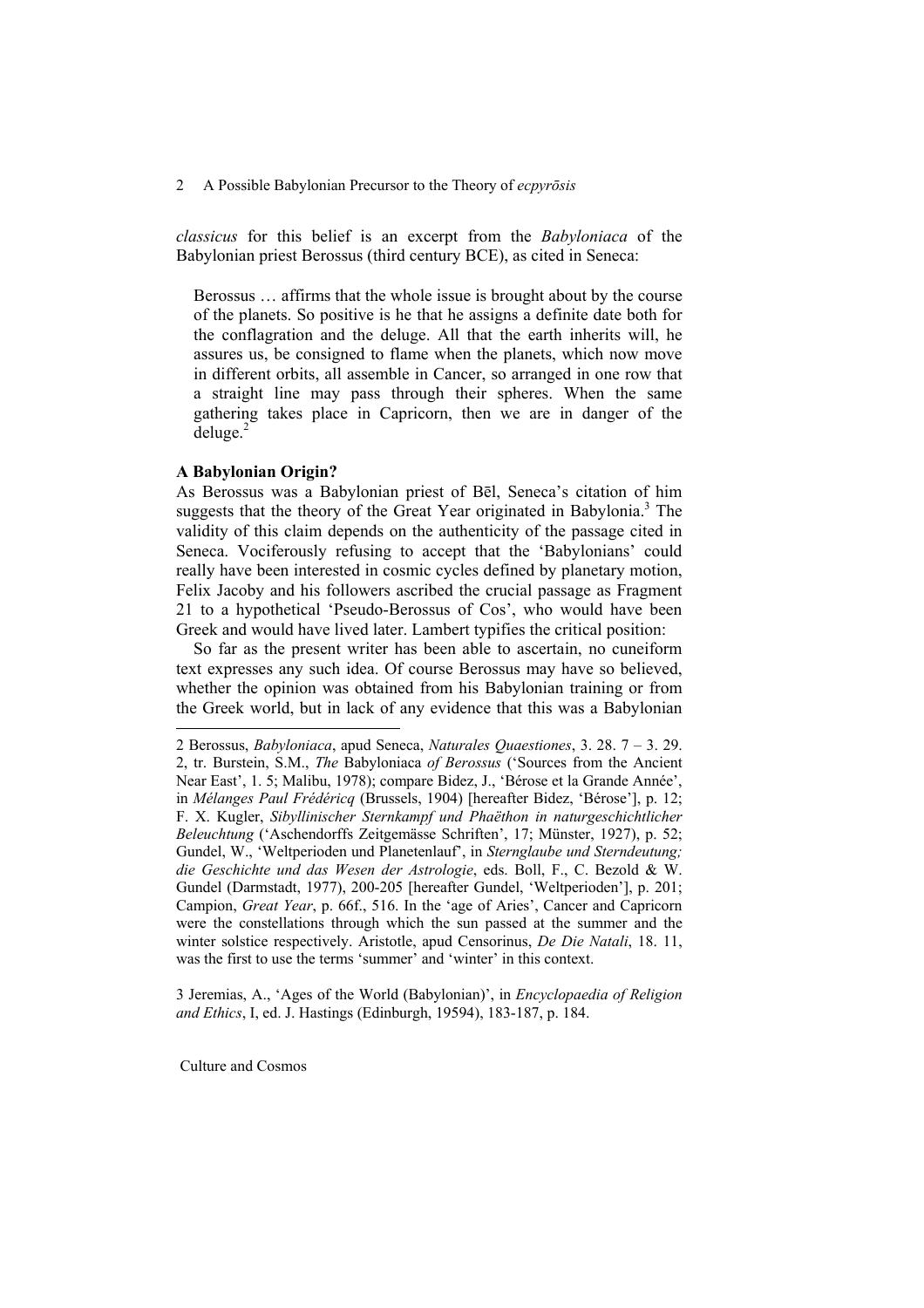view, it is justified to inquire whether the source is genuine Berossus or Pseudo-Berossus.<sup>4</sup>

An additional, implicit objection raised by critics is the understanding that the Babylonians did not have sufficient knowledge of planetary orbits to enable calculations of the Great Year. Even if this were the case, one has to bear in mind that Berossus' Babylonian sources need not have been as old as the Neo-Babylonian period or earlier; they may well have been products of the Hellenistic era, when the planetary periods were well established. During this time, diffusion of knowledge must have occurred on a large scale and in multiple directions, so that it may often be impractical to distinguish between strictly Greek and 'foreign' concepts.

As to the theme of universal destructions through fire and water, it has sometimes been thought that it had originated with the Pre-Socratic natural philosophers of Greece, then reached Hellenistic Babylonia, where further speculation connected it with planetary motion; the outcome of this fusion of ideas would then have bounced back into Greece by means of the work of Berossus and possibly others.<sup>5</sup> In this

l

5 Plato expressed a degree of uncertainty about the correctness of the concept of the Great Year, due to the inability to calculate its exact duration: '… it is still quite possible to perceive that the complete number of Time fulfils the Complete Year when all the eight circuits, with their relative speeds, finish together and come to a head …', *Timaeus*, 39C-E. What this shows is not that the notion of

<sup>4</sup> Lambert, W.G., 'Berossus and Babylonian Eschatology', *Iraq*, 38 (1976), 171- 173, p. 172. Lambert further objected: 'Drews adopts the view that Berossus, like Seneca, is teaching periodic cataclysms after each of which there would be a fresh start. This is based on a careless reading of the passage. Seneca does indeed adhere to this Stoic doctrine of recurring cataclysms, but not Berossus. On the subject of this doctrine Berossus is quoted as saying that "they occur because of the movements of the planets *(ista cursu siderum fieri)*. No great literary perception is required to see that this is someone else's summary of the general drift of Berossus (or, Pseudo-Berossus) on this matter.' *Ibid.*, p. 172. I cannot see this; an unprejudiced reading of the passage in Seneca irrefragably shows that Seneca cited Berossus precisely on account of the planetary conjunctions in Cancer and Capricorn. Without that, either the whole point of citing Berossus would be lost or Seneca would have erred in everything he said regarding his source. Such a view is too narrow and irresponsible. What Lambert means by 'literary perception' is elusive; Seneca cited in the usual manner and in so doing simply conveyed into Latin what he found in his Greek source; the Greek was presumably based on an earlier Akkadian original.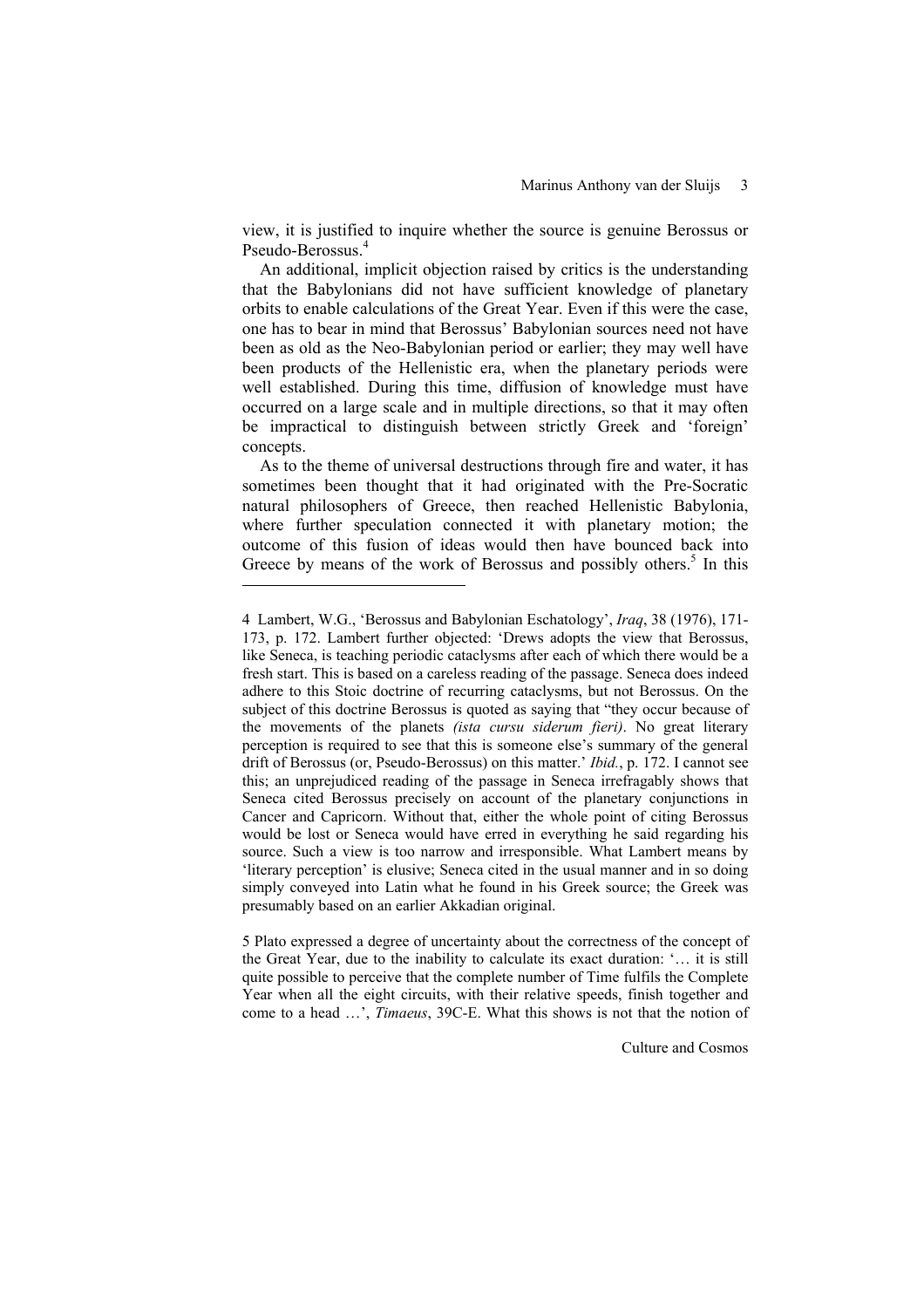vein, Joseph Bidez confidently posited a Babylonian origin for the concept of the Great Year, pointing out that, although Pre-Socratic philosophers had discussed universal destructions through fire and water, it was only under the Babylonian influence that a conjunction of all planets was identified as the specific astrological cause of such disasters.<sup>6</sup> But this convoluted and rather circuitous approach is still too conservative. More recent research suggests that the Pre-Socratics, specifically Anaximander and Anaximenes, relied on Babylonian ideas, undergirding the possibility that *all* aspects of the theory of the Great Year were originally conceived in Mesopotamia. Indeed, several authorities speculated that not only the notion of the great conjunction of planets, but also that of the accompanying destructions of the world had indigenous roots in Mesopotamia.

That the Sumerians and the Babylonians had several traditions of a world-ravaging flood is well known. The absence of the flood motif from Hesiod may indicate that it was secondarily imported into Greece from Egypt or Mesopotamia.<sup>8</sup> As in Berossus' theory, the oriental tradition saw this flood as marking the principal dividing point between mythical eras.<sup>9</sup> It is of great significance, then, that the same Berossus who discussed the Great Year had also devoted sections of his work to the flood. This

6 Bidez, 'Bérose', p. 12. 'L'idee qu'il suffit aux planètes de se mettre toutes en conjonction pour provoquer un bouleversement universel est sûrement d'origine chaldéenne', idem, *Eos ou Platon et l'Orient* (Brussels, 1939), p. 83.

7 Halpern, B., 'Late Israelite Astronomies and the Early Greeks', in *Symbiosis, Symbolism, and the Power of the Past; Canaan, Ancient Israel, and their Neighbors from the Late Bronze Age through Roman Palaestina; Proceedings of the Centennial Symposium W. F. Albright Institute of Archaeological Research and American Schools of Oriental Research; Jerusalem, May 29-31, 2000*, eds. W. G. Dever & S. Gitin (Winona Lake, Indiana, 2003), 323-352, p. 345.

8 Campion, *Great Year*, p. 251f.

9 West, M.L., *The East Face of Helicon: West Asiatic Elements in Greek Poetry and Myth* (Oxford, 1997) [hereafter West, *Helicon*], p. 378.

Culture and Cosmos

the great conjunction could not have arisen with the Babylonians, but that if it had, the transmission occurred not long before Plato's time, and the concept itself arose in the East as the fruit of speculation rather than calculation of planetary orbits.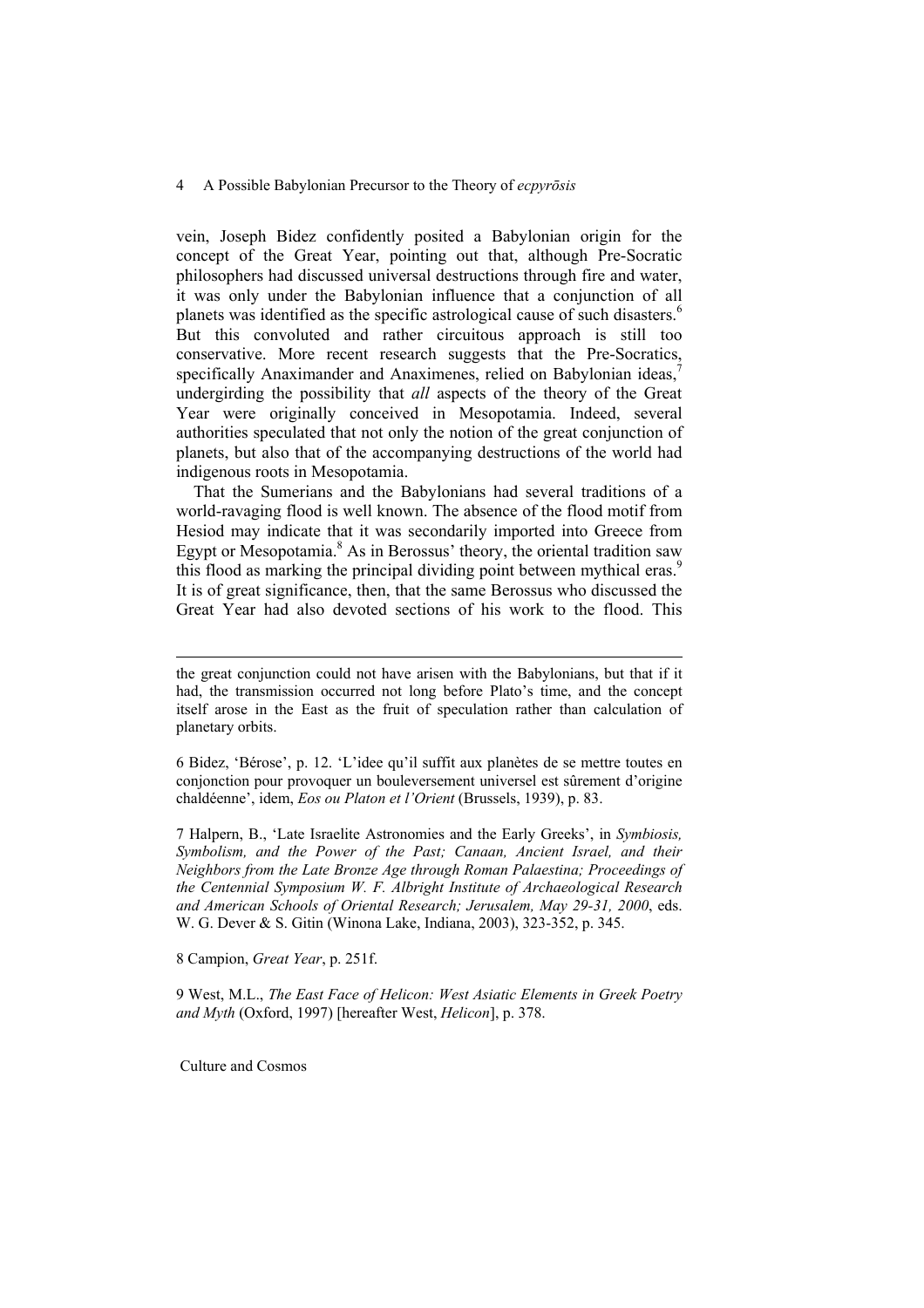underscores the reliability of the 'Berossus' passage in Seneca.<sup>10</sup> In an illuminating article, Robert Drews successfully repudiated Jacoby's ascription of the Berossus-passage to the hypothetical Pseudo-Berossus $^{11}$ and observed that 'Berossus' belief in a coming conflagration corresponded exactly to his lengthy account of a past Deluge, the two catastrophes marking the Great Year's solstices in Cancer and Capricorn. There is to date no evidence that the Great Year originated in Greek philosophy …'.12 Along similar lines, Bartel van der Waerden proposed that a part of the Babylonian Great Year may have been represented by the period of the kings who ruled before the flood; this period can be calculated to have lasted  $432,000$  years,<sup>13</sup> which is exactly a tenth of the time assigned to the cycle in the Indian *Manava Dharma Śastra* or *Laws of Manu* (first or second century CE, original ±500 BCE) and the *Sūrya Siddhānta* (±400 CE), and exactly the same span of time given to the *Kāliyuga* in the *Mahābhārata* (fourth century CE).14 This coincidence suggests that the Indian estimate was ultimately derived from a Babylonian source.

Van der Waerden has done more than anyone else to corroborate the Mesopotamian provenance of the theory of the Great Year and to rebut

11 Drews, R., 'The Babylonian Chronicles and Berossus', *Iraq*, 37 (1975), 39- 55, p. 51.

12 *ibid*, p. 52.

l

<sup>10</sup> Campion, *Great Year*, p. 73f., strikes a good balance: 'Babylonian mythology certainly contained the ingredients for belief in endlessly recurrent cataclysms. Until such time as the necessary tablets are found and translated, the existence of a Babylonian myth of recurrent cataclysm must be treated as pure speculation, and it is quite possible that Berossus' ideas about a future world fire and of astronomical regulation of both the fire and flood were adopted either direct from Greek tradition or from a tradition that was common to both cultures. In a sense such quibbles are not important. What was significant is that for Seneca it was the stamp of Babylonian authority that gave the theory its significance.'

<sup>13</sup> Van der Waerden, B.L., *Die Astronomie der Griechen; eine Einführung* (Darmstadt, 1988), p. 236.

<sup>14</sup> Van der Waerden, B.L., 'The Great Year in Greek, Persian and Hindu Astronomy', *Archive for History of Exact Sciences*, 18. 4 (1978), 359-383, p. 361-363.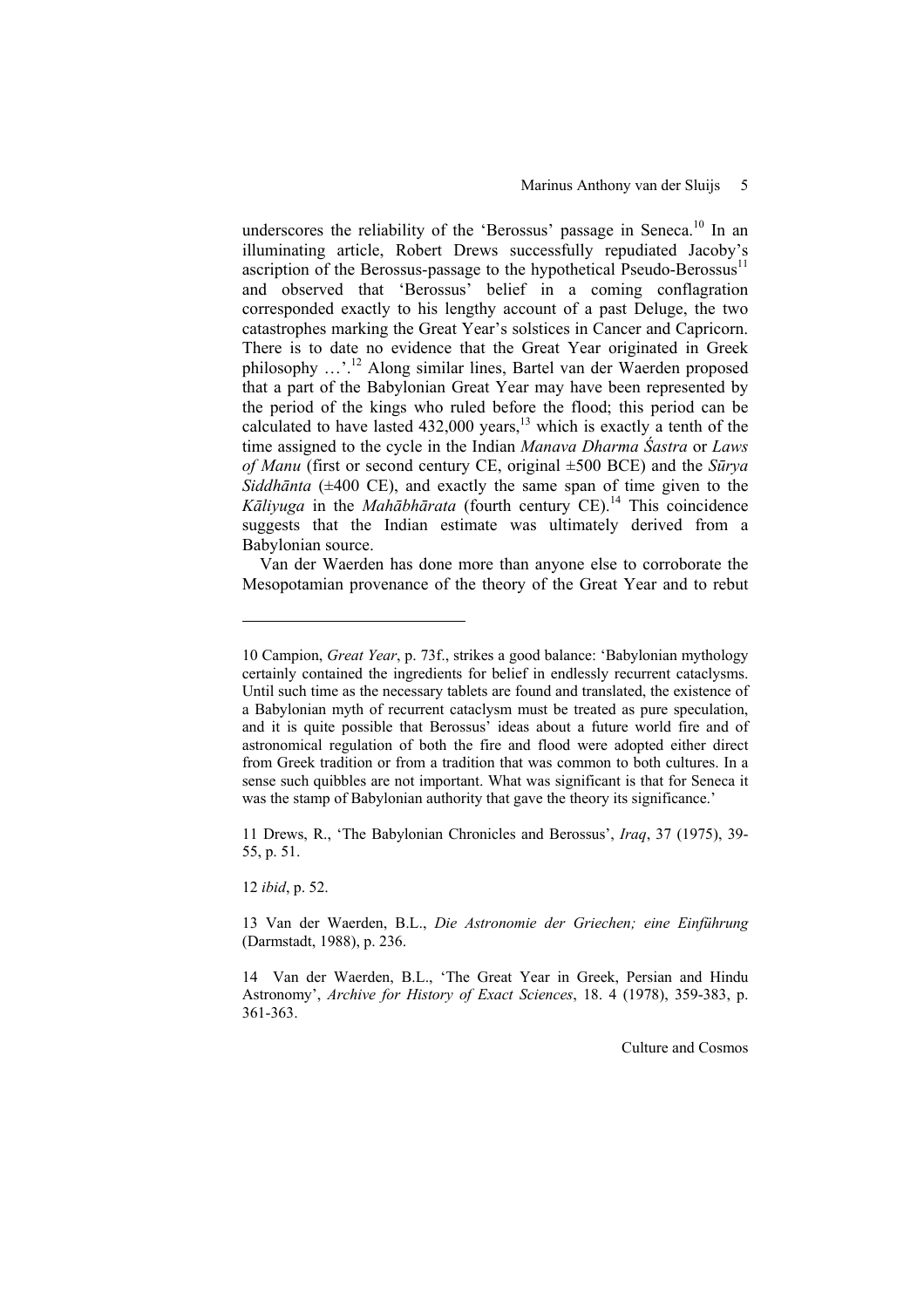the objections raised by opponents such as David Pingree.<sup>15</sup> He discussed some material indicative of a Babylonian interest in the periodicity and the spatial distribution of the planets<sup>16</sup> and traced the notions of the periodicity and calculability of planetary motions, the existence of a  $^{2}$ great cycle', and the periodicity of the flood to Babylonian sources.<sup>17</sup> At the same time, none of these were available in Greece in the fifth century  $BCE$ <sup>18</sup>

The flood certainly loomed large in Babylonian mythology, but did the Babylonians also believe in a universal destruction through fire? As far as I know, no positive evidence for this has been brought into court so far. Van der Waerden himself admitted defeat on this score:

Die meisten Grundvorstellungen, auf denen die Lehre vom Großen Jahr beruht, haben wir auf Grund der Keilschriftquellen als altbabylonisch nachweisen können. Nur ein fremdes Element kommt dazu: es ist die Vorstellung von der Feuerkatastrophe bei Berossos, vom weisen göttlichen Feuer bei Herakleitos. ... Wo kommt sie her?<sup>19</sup>

Van der Waerden proceeded to argue that Persian eschatology was responsible for the fiery aspect of the theory of the Great Year, at the cost

16 '*Vermutlich haben die Babylonier sich die Planeten in verschiedenen Entfernungen von der Erde vorgestellt, sicher ist es aber nicht*.' *Ibid.*, p. 140f.

17 *Ibid.*, p. 138. 'Wir haben die Vorstellungen von der Periodizität und Berechenbarkeit der Himmelserscheinungen vom großen Jahr, von der Sintflut und von der Feuerkatastrophe als babylonisch nachgewiesen.' *Ibid.*, p. 142.

18 'Die genauere Kenntnis der Planetenperioden, der astrologische Fatalismus, die Flutlegende, die Anbetung des Feuers, alle diese Voraussetzungen waren in Griechenland zur Zeit des Hippasos und Herakleitos nicht vorhanden. Man hat also den ganzen Mythos aus dem Zweistromlande importiert.' *Ibid.*, p. 143.

19 *Ibid.*, p. 143, compare p. 138.

Culture and Cosmos

<sup>15 &#</sup>x27;The idea of a Great Year with Flood and Ekpyrosis seems to be of Babylonian origin.' (van der Waerden, 'The Great Year, p. 360). 'Wir werden weiter zeigen, daß die Lehre von den Planetenperioden und vom Großen Jahr babylonischen Ursprungs ist', idem, 'Das grosse Jahr und die ewige Wiederkehr', *Hermes; Zeitschrift für klassische Philologie*, 80 (1952), 129-155, p. 129, compare p. 149.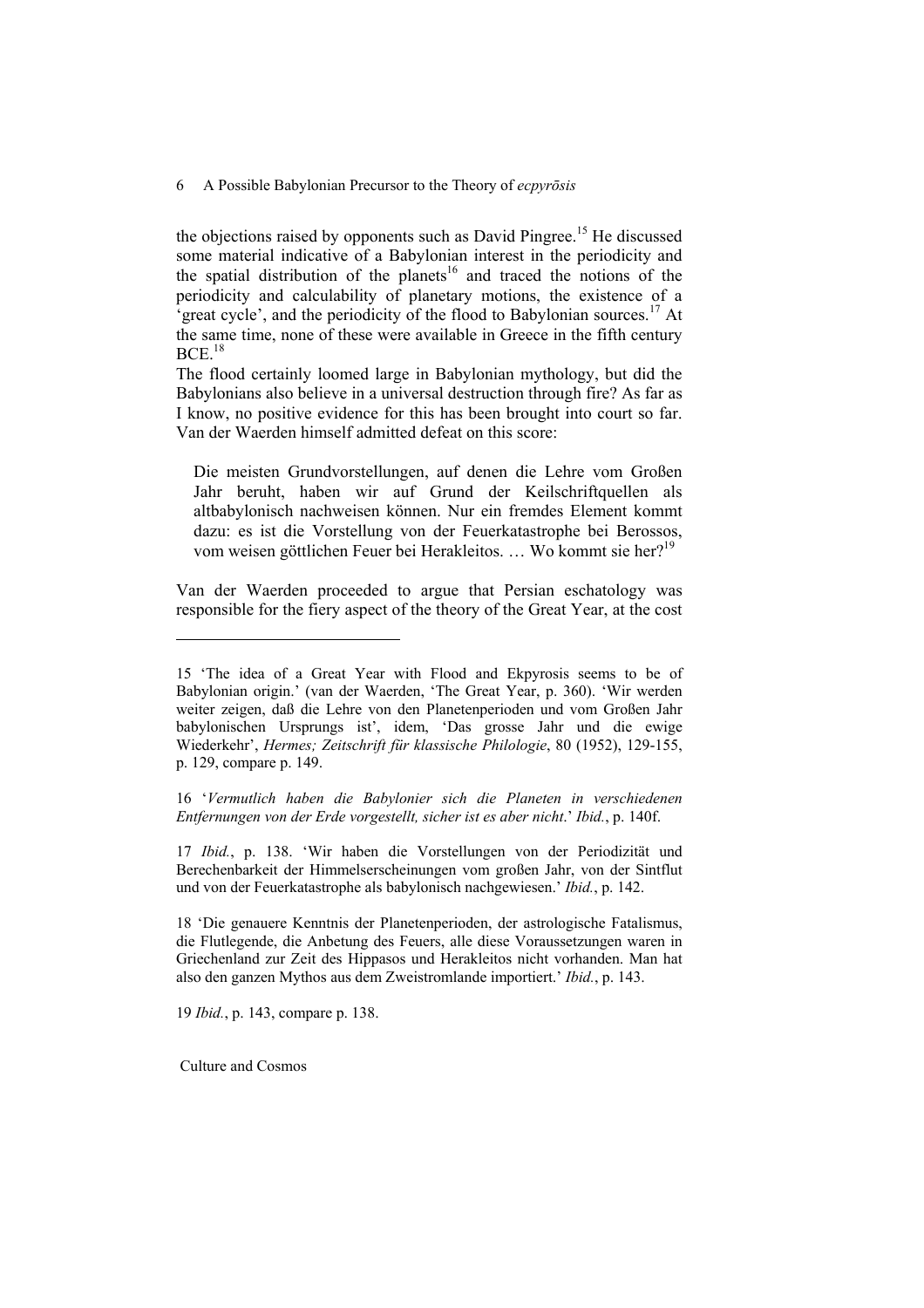of the elegance and the integrity of his model. But on a fresh examination there is evidence that the Babylonians regarded floods and fires as parallel ways in which the universe can be brought to an end.

# *Erra and Išum*

l

It is crucial to bear in mind that a potential Babylonian template for traditions such as the one recorded by Berossus needs not necessarily have been of a purely astronomical nature. Perhaps more than in Greece, astronomical ideas would have tended to blend with mythological beliefs in ancient Mesopotamia, certainly before the so-called 'Era of Nabonassar', when astronomy proper had barely taken off. As the flood myths show, some of the concepts that informed the speculative astronomy of the Hellenistic era may once have been encapsulated in mythological sources. I propose that *Erra and Išum* is just such a source. *Erra and Išum* is the title currently given to the work of a Neo-Babylonian scribe who identified himself as Kabti-ilāni-Marduk somewhere between the twelfth and the seventh centuries BCE – the authorities disagree as to the date. In this composition, the wrathful god Erra is primarily depicted as a rebel who seized the power of the supreme god Marduk upon the instigation of his band of followers, but voluntarily concluded his brief reign under persuasion of his counsellor.<sup>20</sup> Seizing upon Marduk's decision to temporarily abandon his throne to refurbish his dirtied garments, Erra obtained permission to take over the reins, which he would then no longer cede.<sup>21</sup> That the story of this transfer of power really conveyed a deeper message of cosmic upheaval on an apocalyptic scale follows from Marduk's initial response to Erra's arrival. In this speech, Marduk reminded Erra that the stability of the country was indissolubly tied up with his remaining seated on his throne. The mechanical consequence of abandonment of this seat would be disaster

<sup>20</sup> Edzard, D.O., 'Irra (Erra-)Epos', in *Reallexikon der Assyriologie und Vorderasiatischen Archäologie*, ed. D. O. Edzard (V; Berlin, 1976-1980), 166- 170 [hereafter Edzard, 'Irra'], pp. 168-169.

<sup>21</sup> Kabti-ilāni-Marduk, *Erra and Išum*, I. 125 – II. 1 (5), tr. S. Dalley, 'Erra and Ishum (1. 113)', in *The Context of Scripture: Canonical Compositions from the Biblical World*, ed. W. W. Hallo (I of III; Leiden, 1997), 404-416 [hereafter Dalley, 'Erra'].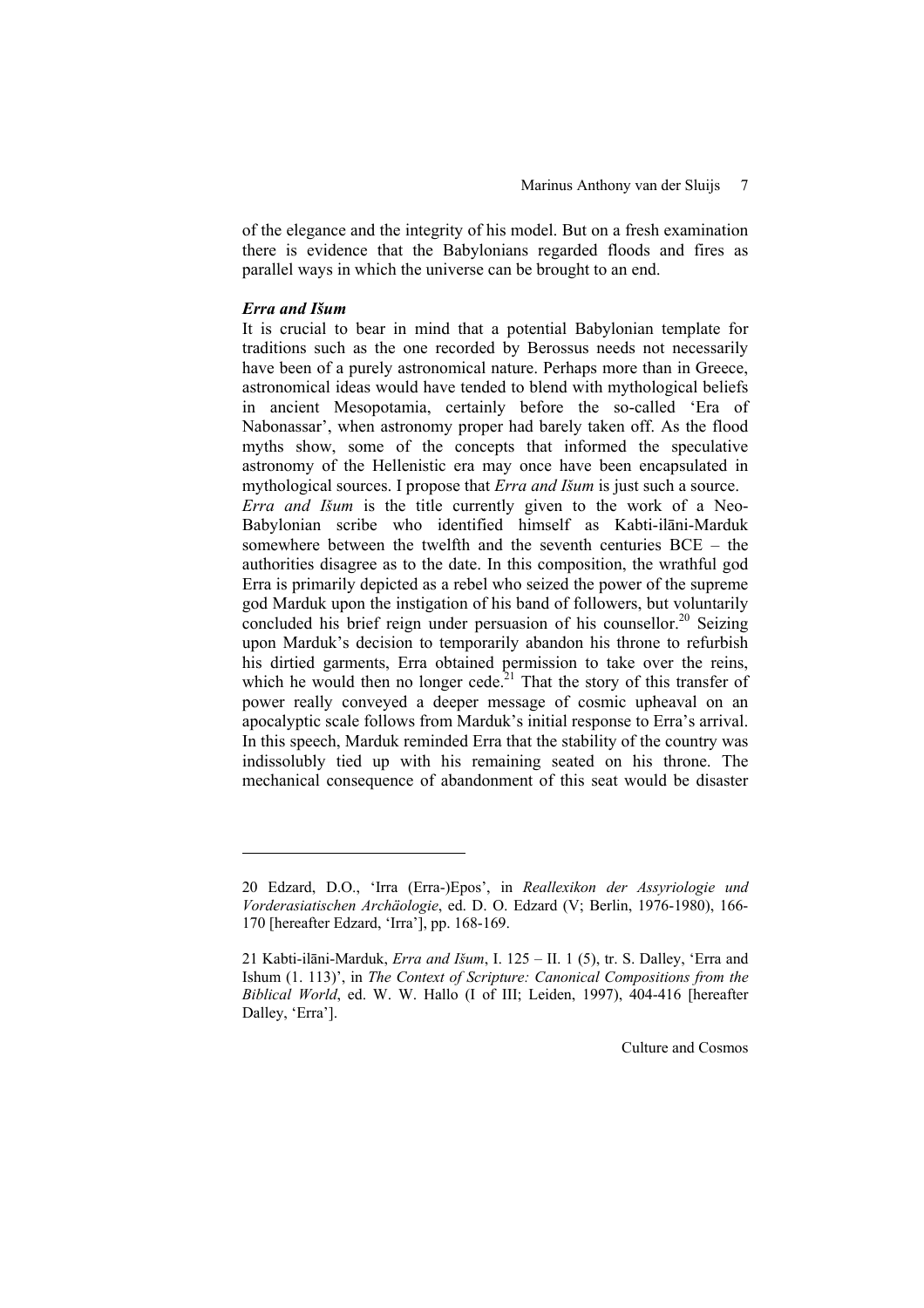on a global scale.<sup>22</sup> On an earlier occasion, this act had brought about the deluge with devastating consequences:

The king of gods made his voice heard and spoke,

Addressed his words to Erra, warrior of gods,

'Warrior Erra, concerning that deed which you have said you will do: A long time ago, when I was angry and rose up from my dwelling and arranged for the Flood,

I rose up from my dwelling, and the control of heaven and earth was undone.

The very heavens I made to tremble, the positions of the stars of heaven changed, and I did not return them to their places.

Even Erkalla quaked; the furrow's yield diminished, and forever after (?) it was hard to extract (a yield).

Even the control of heaven and earth was undone ...<sup>23</sup>

As Marduk recalled, his outfit had been defiled as a direct result of the flood:

As for the finery which had been pushed aside by the Flood, its surface dulled:

I directed Gerra to make my features radiant,

and to cleanse my robes.

l

When he had made the finery bright, and finished the work,

I put on my crown of lordship and went back to my place.

My features were splendid, and my gaze was awesome! $^{24}$ 

24 *Erra and Išum*, I. 140-144 (5), tr. Dalley. Marduk concluded this speech with the words that he 'made those (original) Craftsmen go down to the Apsu' I. 147 (5), tr. Dalley. These 'craftsmen' were the seven *ummânū* or 'sages', Dalley,

<sup>22 &#</sup>x27;… the three elements of the verse (the anger of Marduk; his rising from his chair; deluge) are strictly connected among themselves in the precise order in which they are given …' L. Cagni, *The Poem of Erra* ('Sources and Monographs on the Ancient Near East', I. 3; Malibu, 1977) [hereafter Cagni, *Erra*], p. 33 (91) note 36.

<sup>23</sup> *Erra and Išum*, I. 129-136 (5), tr. Dalley. Cagni (*Erra*, p. 32 (90)) translated 'from my seat' instead of 'from my dwelling'. Erkalla was a term for the underworld.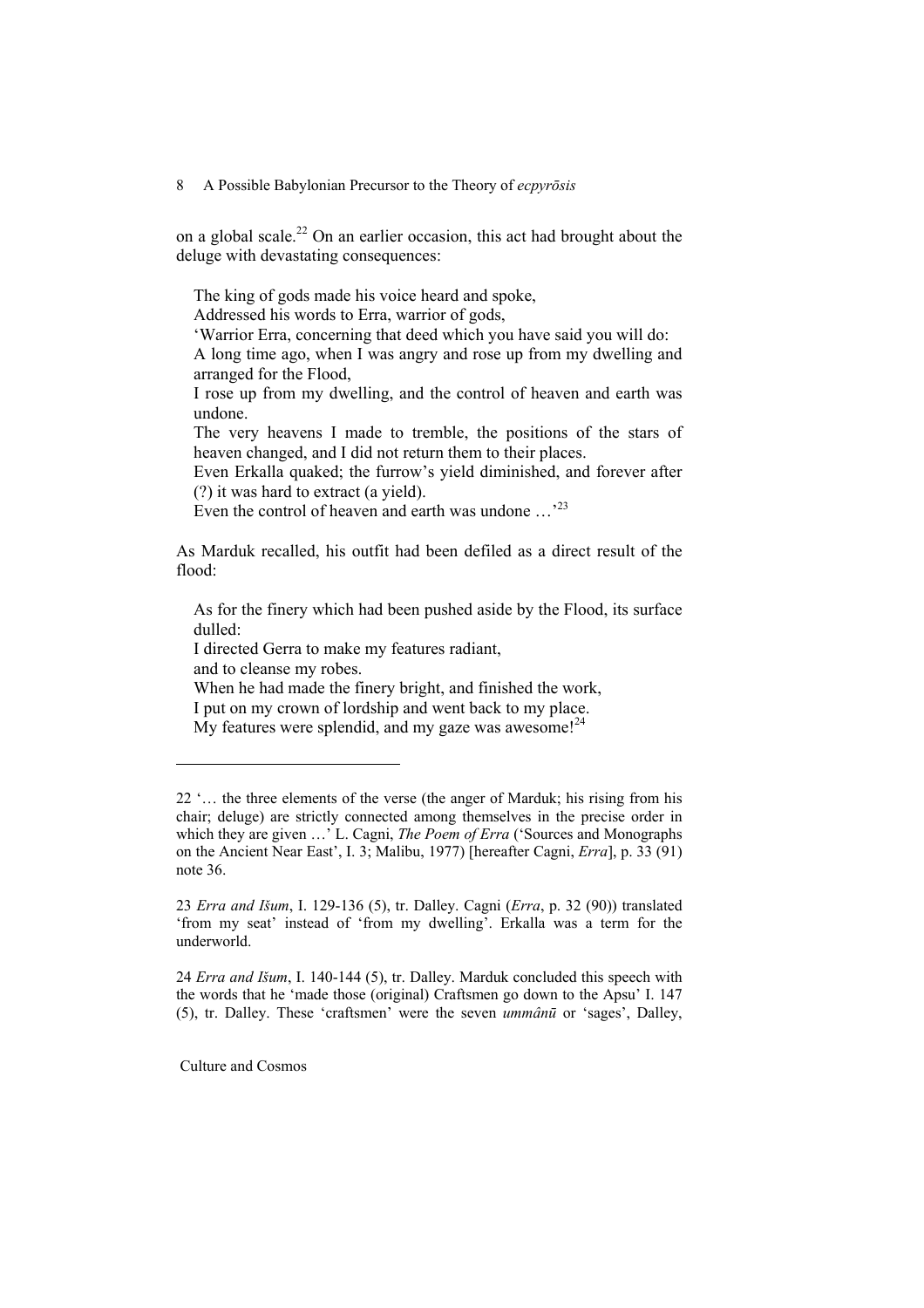Were Marduk now to vacate his seat again, disaster would surely ensue once more:

I shall rise up from my dwelling, and the control of heaven and earth will be undone.

The waters will rise and go over the land.

Bright day will turn into darkness.

A storm will rise up and cover the stars of heaven.

An evil wind will blow, and the vision of people and living things will [be obscured  $(?)$ ].<sup>25</sup>

When Marduk finally went down to the underworld, darkness fell straightaway:

[The winds  $(?)$ ] rose up, and bright day was turned into darkness.<sup>26</sup>

Cagni noted that 'Marduk speaks of the flood not so much in terms of the devastation caused by the waters … as rather in terms of the cosmic disturbances  $\ldots$ .<sup>27</sup> As a god with a penchant for utter demolition, Erra would have revelled in such large-scale catastrophic consequences that would simultaneously facilitate the permanent overthrow of Marduk's government and pave the way for his own assumption of power. Overweening, Erra proclaimed:

I shall make Erkalla quake, so that the skies billow,

25 *Erra and Išum*, I. 170-174 (5), tr. Dalley

26 *Erra and Išum*, II. 5 (6), tr. Dalley. In Cagni's translation, 'the wa[ters] rose …', IIA. 8 (6), *Erra*, p. 36 (94), but Dalley has dropped this.

27 Cagni, *Erra*, p. 33 (91) note 36.

-

<sup>&#</sup>x27;Erra', p. 407 note 19. The episode is comparable to Hesiod's account of the Titans being hurled into Tartarus upon Zeus' assumption of power. Just as the heavens and the underworld trembled in Marduk's speech, so Hades and the Titans in Tartarus were shaken during the battle with Typhon: 'Hades trembled where he rules over the dead below, and the Titans under Tartarus who live with Cronos, because of the unending clamour and the fearful strife.' *Theogony*, 820- 874; compare West, *Helicon*, p. 302f.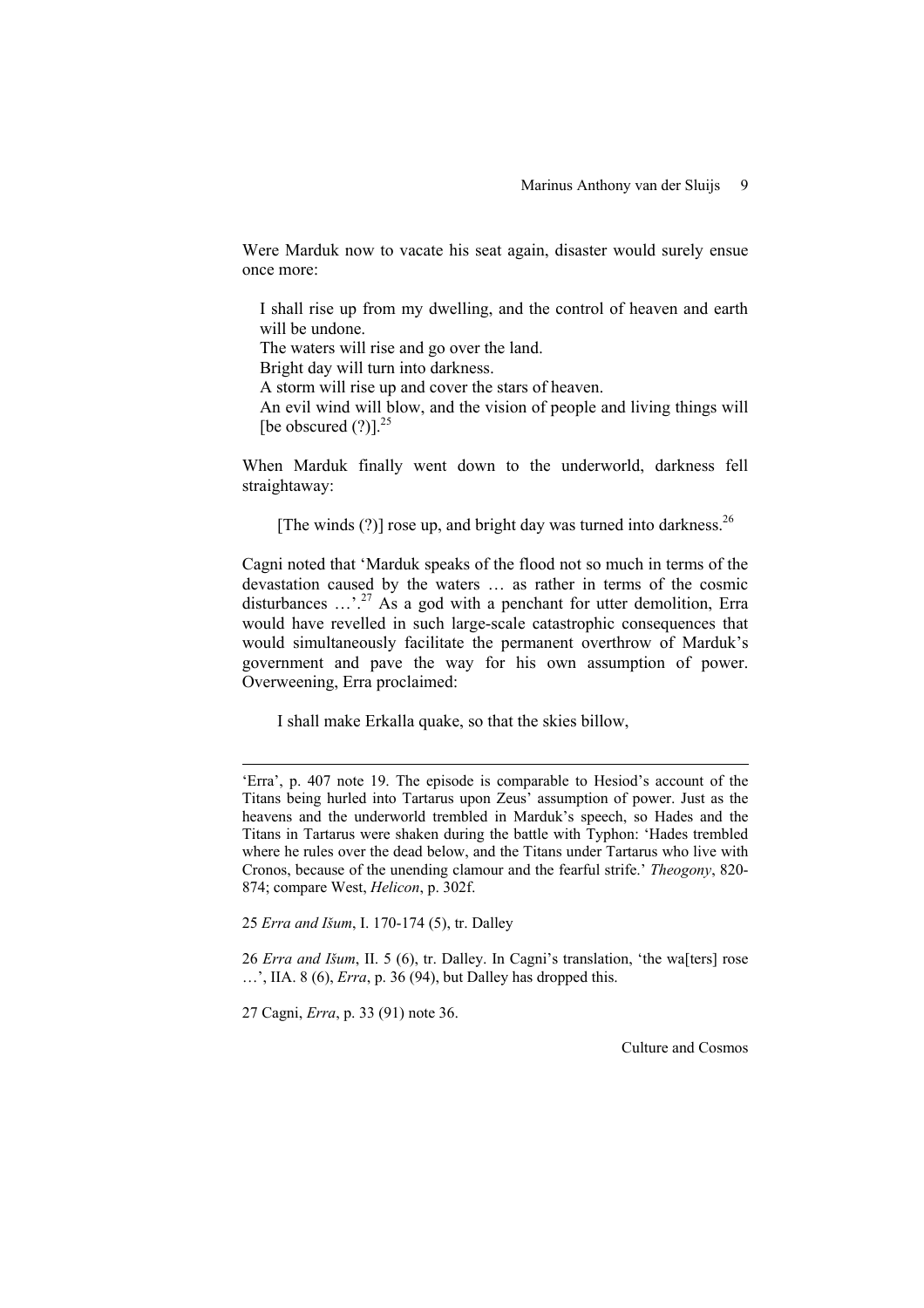I shall fell the rays of Shulpae and throw away the stars of heaven …28

The episode in which Erra would actually have performed his evil deeds is unfortunately no longer extant, but a combination of his projected and his retroprojected thoughts provides sufficient material to form a picture of what must have happened according to the mythographer. In the poem, Erra boasted:

In the reed-thicket I am Gerra, in the grove I am the *magšaru*-axe.

I blow like the wind, I rumble like Adad, I can see the rim of everything like Shamash.29

Here, Erra literally identified himself with Girra, the Sumerian god of fire, along with Adad, the storm god, and Šamaš, the sun.<sup>30</sup> He promised to plunge the land into kilter, partly through the agency of fire:

I shall finish off the land and count it as ruins. I shall devastate cities and make of them a wilderness. I shall destroy mountains and fell their cattle. I shall stir up oceans and destroy their produce. I shall dig out reed-thickets and graves and I shall burn them like Gerra. I shall fell people and [I shall leave no] life … From city to city I shall seize the one who governs. …

I shall let a rogue sit down in the dwelling of princes.<sup>31</sup>

30 Cagni, *Erra*, p. 31 (89) notes 27-29.

31 *Erra and Išum*, II. 52'-60', 64 (8), tr. Dalley. Instead of 'like Gerra', Cagni ('Erra', p. 40 (98)) translates: 'like fire'.

Culture and Cosmos

l

…

<sup>28</sup> *Erra and Išum*, IV. 122-123 (15), tr. Dalley.

<sup>29</sup> *Erra and Išum*, I. 109-117 (4), tr. Dalley. This passage is part of a speech in which Erra identifies himself with various gods, animals, and forces of nature.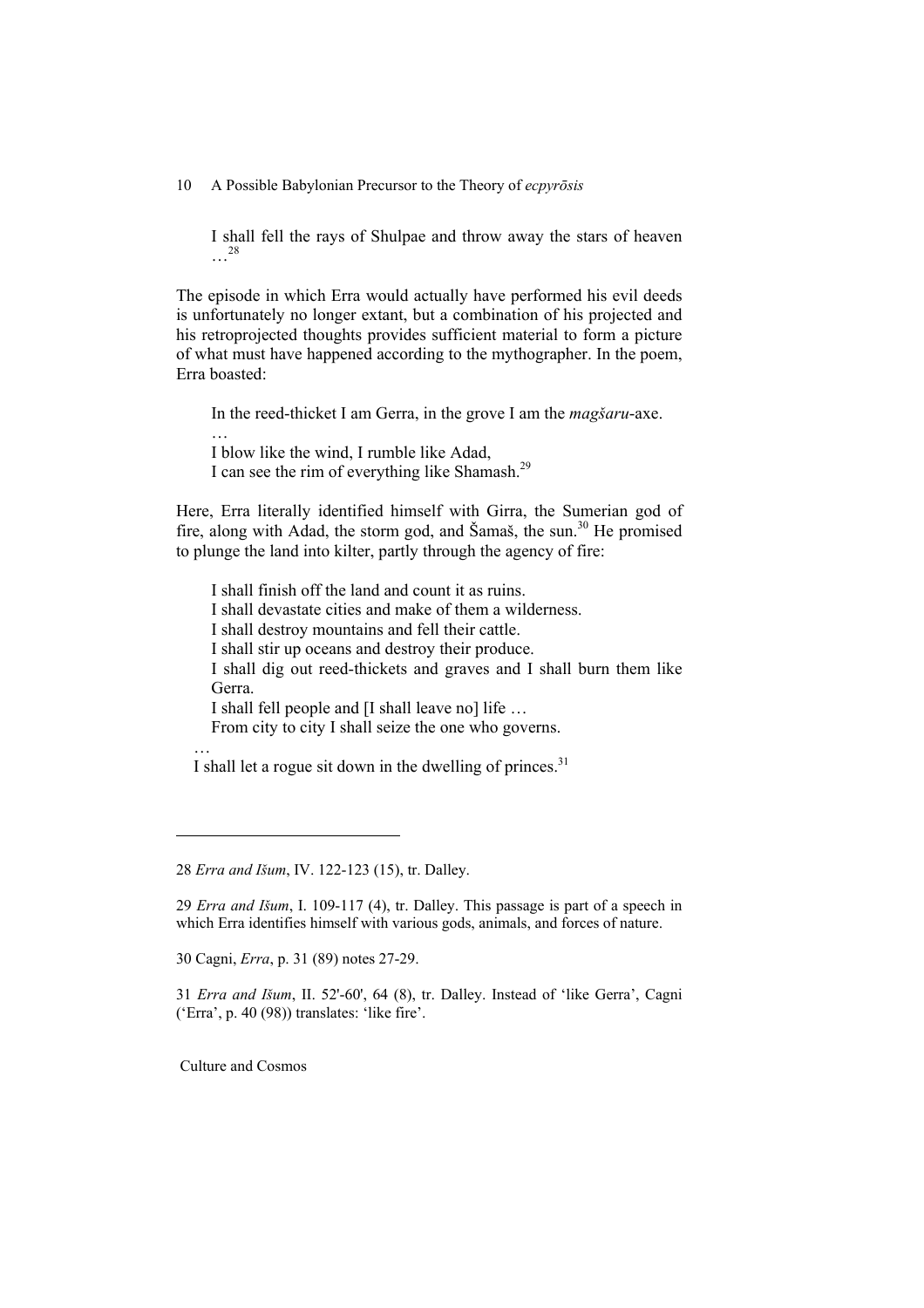As soon as Erra was put into charge, he 'plotted evil, to devastate the land, to destroy people  $[...]$ <sup>32</sup> Later, Erra explained: 'When I am enraged, I devastate people! / … / Like one who plunders a country, I do not distinguish just from unjust, I fell (them both).<sup>33</sup> The narrator reiterated:

How Erra became angry and set his face towards overwhelming countries and destroying their people,

But Ishum his counsellor placated him so that he let a remnant!<sup>34</sup>

Instead of 'became angry', Cagni more literally translated 'had burned with wrath', strengthening the fiery nature of the event. After Erra had ravaged the world with fire, his advisor Išum convinced him that he had perpetrated enough evil. Touched by these words, Erra repented and voluntarily abdicated to make place for Marduk once more.

Erra is generally seen as a god of pestilence, war and destruction, but there are good grounds to believe that these attributes originated as aspects of a wider association with fire. His very name was most likely derived from a Proto-Semitic root *\* hrr-*, 'to scorch, char'.35 His auxiliary, marching before him, was a certain *Išum*, whose name means 'fire'.<sup>36</sup> He was accompanied by a retinue of seven warriors, the Šebitti or 'seven',

l

33 *Erra and Išum*, V. 7, 10 (17), tr. Dalley.

34 *Erra and Išum*, V. 40-41 (19), tr. Dalley. Compare Išum's words: 'Lord Erra, why have you planned evil for the gods? / You have plotted to overthrow countries and to destroy their people …' *Erra and Išum*, I. 102-103, tr. Dalley.

35 'Erra' would have derived from an earlier *\*hirra*, *\*harra*, or *\*harira*, 'scorching' or 'scorched', from the root *\*hrr*-, 'to scorch, char'. Cognates are Akkadian *erēru*, 'to scorch, char', and Hebrew *hrh*, 'to scorch', Roberts, J.J.M., 'Erra – Scorched Earth', *Journal of Cuneiform Studies*, XXIV. 1-2 (1971), 11-16 [hereafter Roberts, 'Erra'], p. 13 and note 27; compare Cagni, *Erra*, p. 16; Wiggermann, F.A.M., 'Nergal. A.', in *Reallexikon der Assyriologie und Vorderasiatischen Archäologie*, ed. D. O. Edzard (I-; Berlin, 1998-2001), IX 215-223 [hereafter Wiggermann, 'Nergal'], p. 217. A Proto-Semitic *\* h* disappears in Akkadian.

36 Compare Roberts, 'Erra', p. 13. The word is related to Hebrew *'ēš*, 'fire'.

<sup>32</sup> *Erra and Išum*, II. 29, tr. Dalley.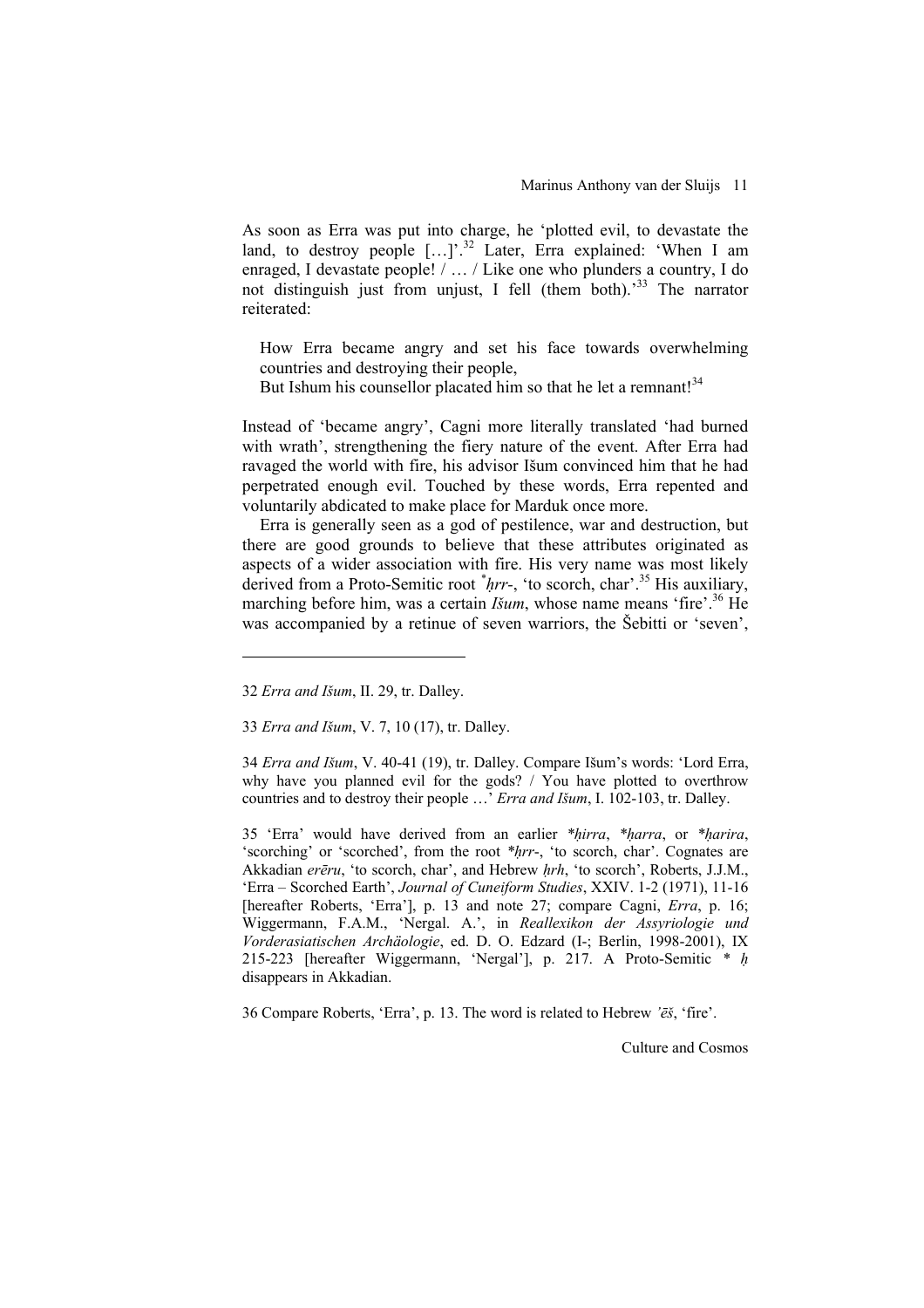who functioned as his weapons. $37$  The concept must surely be identical to the Ugaritic tradition of Ba'al's *šab'atu baraqī-*, 'seven lightnings', that 'appear to have been personified at Ugarit as "seven servitors …"'.38 Thus, Erra's principal entourage – consisting of his vizier and his train – was of a distinctly fiery nature. But how does this relate to Erra's well documented taste for destruction? A crucial and undoubtedly archaic passage in the text describes the nature of Erra's anger in astronomical terms as the increased radiance of the Fox Star, which was equated with Erra:

Erra among all the gods […] Among the stars of heaven the Fox Star […] Was twinkling and its rays […] to him. The stars of all the gods were dazzling […] Because they were angry with each other and Prince Marduk […] put […]. 'The star of Erra is twinkling and carries rays, […] of Anunitu. His mantle of radiance will be activated (?) and all people will perish. As for (?) the dazzling stars of heaven that carry a sword (?),  $\ldots$ ,  $\frac{39}{9}$ 

The full significance of this curious comment emerges against the background of the cult of Nergal, who was an *alter ego* of Erra.<sup>40</sup> Nergal

39 *Erra and Išum*, II. 5'-12', tr. Dalley.

40 Dalley, 'Erra', p. 404. In *Erra and Išum*, V. 39, Erra is eulogised as 'the great lord Nergal', tr. Dalley, but in III. 100', Erra and Nergal are mentioned as

Culture and Cosmos

<sup>37 &#</sup>x27;When Anu had decreed the destinies of all the Sebitti, / He gave them to Erra, warrior of the gods, / "Let them march at your side! / … / These shall act as your fierce weapons, and march at your side!"' *Erra and Išum*, I. 39-44, tr. Dalley.

<sup>38</sup> KTU2 1. 101. 1-4; 1. 5. V. 8. 9, in J. Day, *God's Conflict with the Dragon and the Sea, Echoes of a Canaanite Myth in the Old Testament* (Cambridge, 1985), p. 33f.; *Yahweh and the Gods and Goddesses of Canaan* ('Journal for the Study of the Old Testament', Supplement Series 265; Sheffield, 2000), p. 95-97; compare Clifford, R.J., *The Cosmic Mountain in Canaan and the Old Testament* ('Harvard Semitic Monographs', 4; Cambridge, MS, 1972), p. 77. Compare Yahweh appointing fire and flame as his messengers, *Psalm* 104. 4, or 'plague' and 'pestilence', *Habakkuk* 3. 5, the latter being the god Rešeph.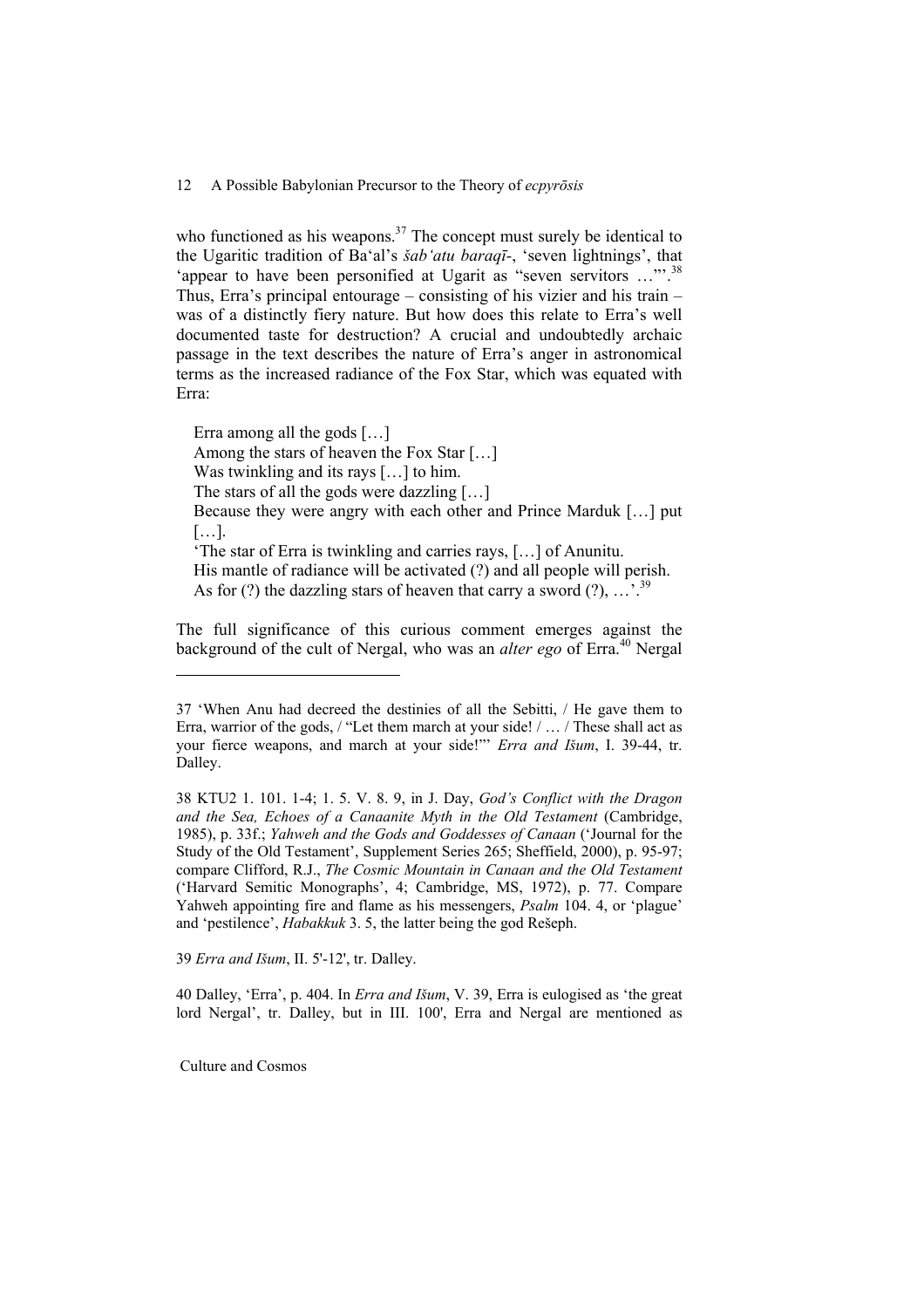was identified as a planet and an enhanced glow of this object was taken as a sure sign that the fire falling down from it would wreak havoc on earth, destroying cattle and bringing plague and disaster.<sup>41</sup> Just so, *Erra and Išum* held the 'twinkling' of the 'star of Erra' directly responsible for the eradication of the human race.<sup>42</sup> Apparently, the plague and the ravages of war were both regarded astrologically as effects of the flaring up of Erra's star. Following up these clues, it seems that Erra, once in power, was thought to have laid the land low by means of destructive fire coming down from the sky.

Erra's itinerary remains confined to the ground. Cagni pointed out that Erra's journey from his own domain to the abode of Marduk was

-

41 'Wenn der Mars aufleuchtet, geht das Vieh des Landes Amurru zugrunde'; 'Wenn das Aufleuchten des Mars gesehen wird, ist (Fall)en) im Land: Fall des Viehes'. E. von Weiher, *Der babylonische Gott Nergal* ('Alter Orient und Altes Testament; Veröffentlichungen zur Kultur und Geschichte des Alten Orients und des Alten Testaments', 11, 11; Neukirchen-Vluyn, 1971), p. 77, compare note 3, 84f. 'When the light of the planet Mars will be seen, there will be (lit. 'fall' …) a pestilence in the land, there will be an epidemic against the cattle' M. Weinfeld, 'Divine Intervention in War in Ancient Israel and in the Ancient Near East', in *History, Historiography and Interpretation; Studies in Biblical and Cuneiform Literatures*, eds. H. Tadmor & M. Weinfeld (Jerusalem, 1983), 121-147, p. 129 note 40, compare 128 note 37. The planet Mars or *Salbatānu* was identified with Nergal.

42 For these reasons I digress from Roberts' proposal ('Erra', p. 13) that Erra 'was originally seen as the personification of the natural phenomenon resulting from a grass or forest fire – "scorched earth."' The god's equation with Nergal and the 'Fox Star' militate against the primacy of the scorched earth; the astral origin of the fire was primary, whilst scorched earth, famine, strife, and pestilence were secondary effects. Wiggermann ('Nergal', p. 217) characterised Erra principally as a god of death.

separate persons, both identified with Girra, the fire god. As Cagni observes (*Erra*, p. 44 (102), 45 (103) note 100, 15), there were apparently 'two diverse Mesopotamian traditions: the one which distinguishes the two divinities and the one, also rather solid, especially in more recent times … which identifies them. … the close connection between Erra and Nergal, which, it seems, is more the result of a relatively late historical evolution than an original conception.' What we are looking at is probably a gradual convergence – from the Old Babylonian period onwards – of two cults that had originally been separate, Erra being the Semitic equivalent of the Sumerian Nergal, Roberts, 'Erra', p. 11; Edzard, 'Irra', p. 168; Wiggermann, 'Nergal', p. 217.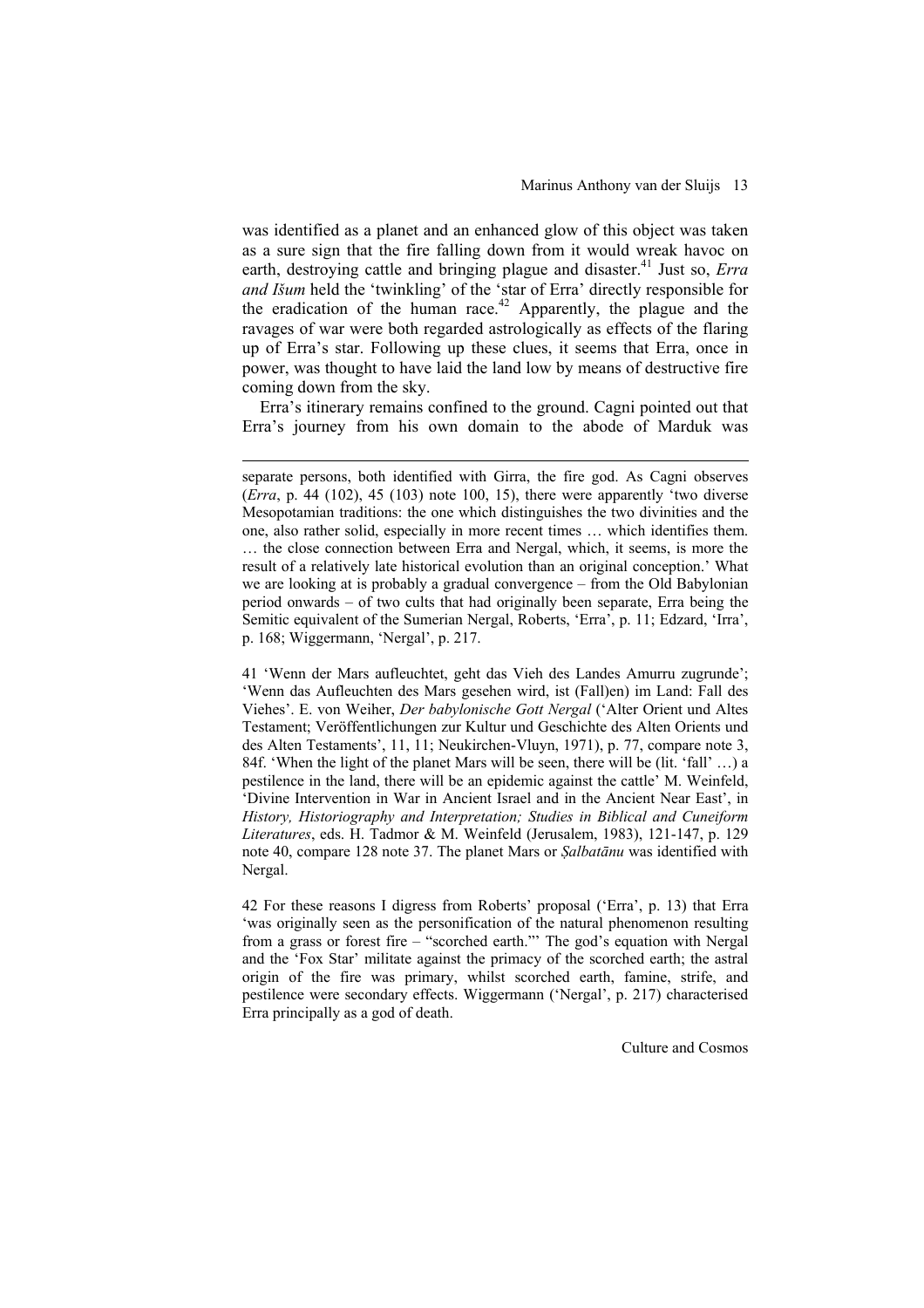envisioned as one between his own temple, Emeslam, and Marduk's temple, Šuanna.43 The Babylonian author clearly envisioned the respective temples of Marduk and Erra as the geographical setting against which the events took place and must have based his story on a real, historical episode of destruction in Babylon, notably the incursions of foreign peoples into Akkadian territory.<sup>44</sup> Still, this is not to say that the tale was invented as a literary perspective on regional politics alone. The repeated allusions to celestial disturbance, Erra's asseveration that, in Marduk's stead, he would govern both the sky and the underworld,  $45$  and the statement that Erra had assumed the form of a human being to destroy Babylon demonstrate that Kabti-ilāni-Marduk was adapting an existing and probably well-known myth to the particular historical conditions of his age, scaling the events down from a cosmic to a local level. This retelling involved a mythological variant on the motif of the cosmic rebel adapted to accommodate the theme of contemporary political instability in the land; the temples of the gods symbolically double as metaphors for cosmic abodes. An illuminating analogue for this procedure is seen in the Biblical book of *Job*, where Satan is given free reign for a short time to intervene in the life of a mortal man: the trials and tribulations experienced by an allegedly real person are instrumental in the mythological motif of the strife between God and Satan. Just so, the point of *Erra and Išum* appears to be that the perils experienced in Babylon were due to cosmic circumstances adapted from myths of far earlier date.

Culture and Cosmos

<sup>43 &#</sup>x27;It is certain that he moves from his temple Emeslam, to which it is said that he later returns (II C, 8; V, 22). The very fact that Erra goes toward the city of Babylon implies that he leaves another city: so he ought to be in the Emeslam of the city of Kutha, sacred to Nergal and himself. It is not excluded, though, that Šuanna here indicate the part of the city of Babylon sacred to Marduk, that is, the Esagila-complex, especially in consideration of the fact that there was also in Babylon a temple Emeslam, sacred to Nergal and to Erra, as at Kutha …' Cagni, *Erra*, p. 31 (89) note 32.

<sup>44</sup> For a discussion of the possible historical precedents of Erra's destructive activity, see Edzard, 'Irra', p. 168-169.

<sup>45 &#</sup>x27;Prince Marduk, until you re-enter that house and Gerra cleanses your robes, and you return to your place, / Until then shall I rule and keep firm control of heaven and earth. / I shall go up into heaven, and give orders to the Igigi; I shall go down to the Apsu and direct the Anunnaki.' *Erra and Išum*, I. 181-184 (5), tr. Dalley.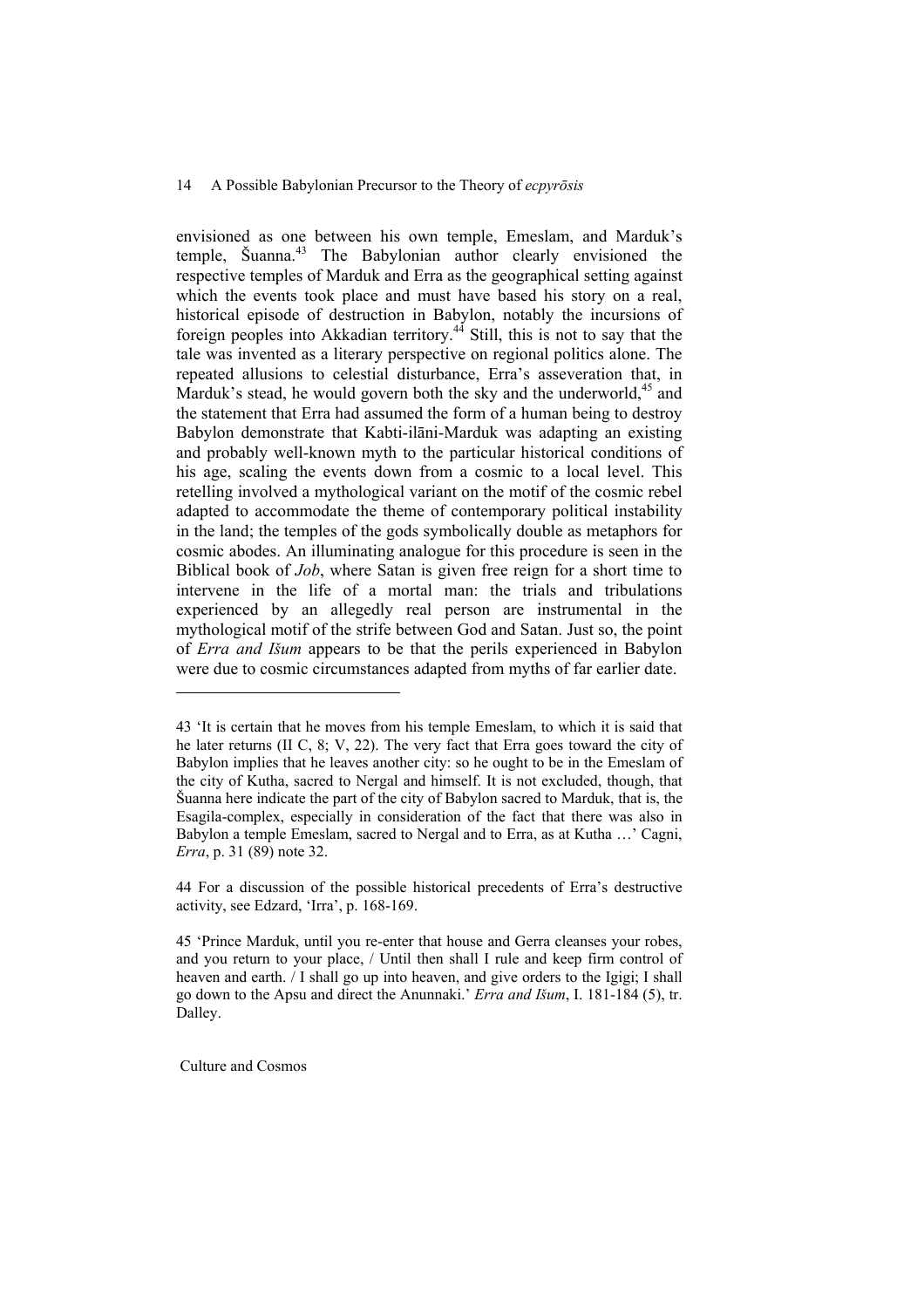In his insightful monograph, Cagni noted that remarkably little 'real history' is going on in the text. The portion of the text in which Erra should be described as actually having executed his detailed plans is missing and cannot have taken up much space anyway. Direct speech prevails over actual narrative.<sup>46</sup> Cagni seems mystified by this unbalanced state of affairs, but in combination with his observation regarding the cultic destination of the text it seems evident that the poem's *Sitz im Leben* may have been the performance of a tragedy,<sup>47</sup> perhaps but not necessarily enacted as part of a propitiatory cult in the temple of Erra. Admitting that *Erra and Išum* 'contains many "mythical traits"' Cagni nevertheless gave short shrift to the mythological nature of the text, mainly because 'its action is situated in a precise time in Mesopotamian history.<sup>48</sup> This observation is valid, but is nullified by the hypothesis that *Erra and Išum* was the choreography of a dramatic adaptation of a myth. It was not a direct narration of the myth, but it incorporated parts of the myth. Thus, the speeches sung by actors playing Marduk, Erra and Išum in Kabti-ilāni-Marduk's composition, perhaps accompanied by some dramatic acts, would have derived their content from a political interpretation of a rebellion myth that was in itself much older, in the same way that the Greek tragedians adapted well-known myths to make certain political points. The original myth on which *Erra and Išum* was based will have been a variation on the widespread theme of the cosmic rebel, to which Cagni was entirely oblivious. Parallels are the rebellion of Anzu and of the Canaanite god Hēlēl, as well as the temporary reign of 'Attar.

# **A Babylonian** *ecpyrōsis***?**

The story of Erra bears a number of striking resemblances to the theory of the Great Year as evinced by Berossus. Despite the fragmentary character of the text, enough is preserved to warrant the conclusion that a nascent

48 Cagni, *Erra*, p. 12f.

l

<sup>46 &#</sup>x27;But in the poem of Erra, there is no proportion between the direct discourses and the true and proper narration because its characters do nothing, as it were, but talk.' Cagni, *Erra*, p. 11.

<sup>47 &#</sup>x27;Possibly the poem shows features of ritual drama … the composition may offer information on the ancestry of true drama …' Dalley, 'Erra', p. 404.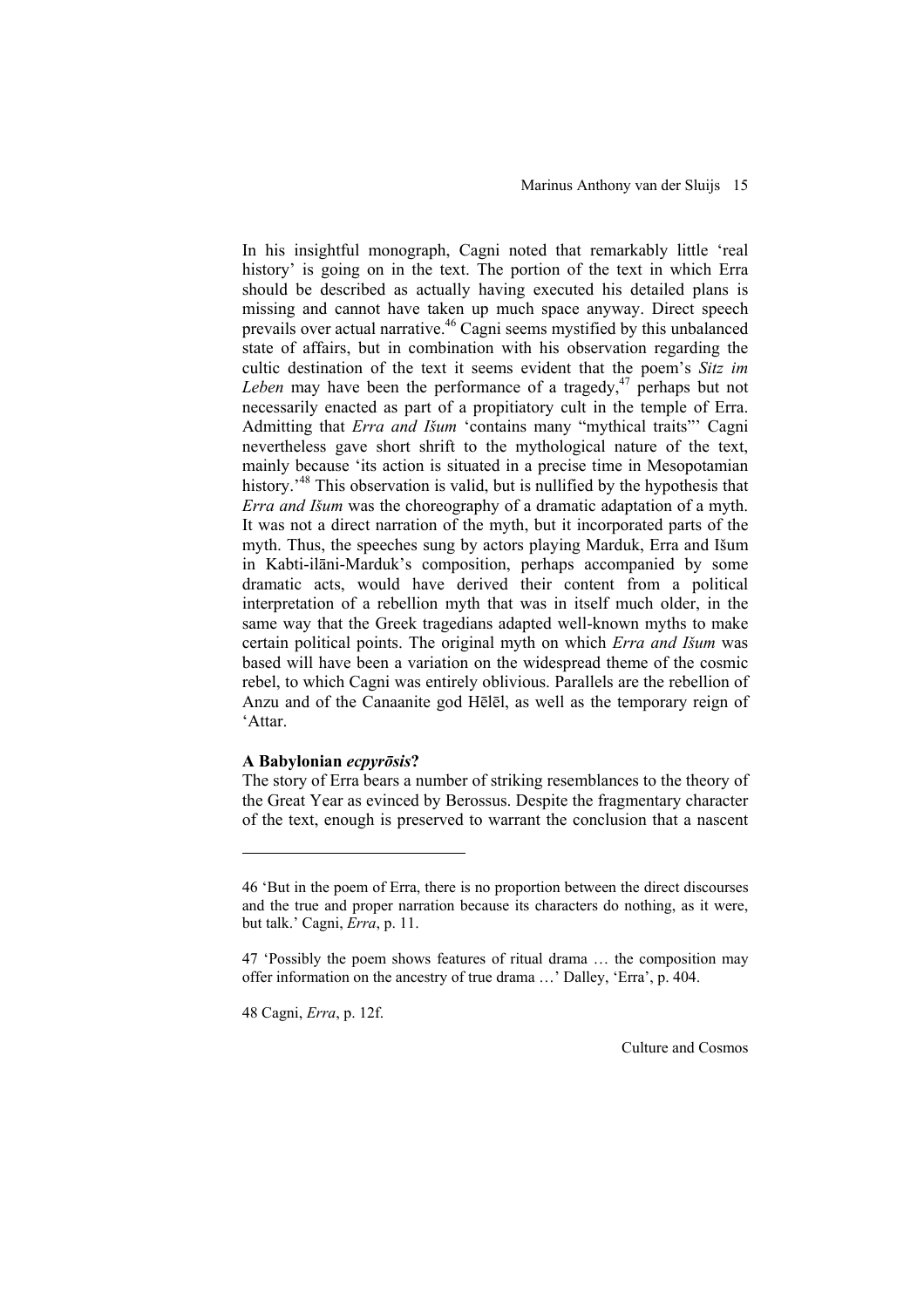catastrophist scheme of cosmic history formed the backbone of the composer's work. Marduk reflected on an earlier episode *in illo tempore*, when abandonment of his royal seat precipitated the deluge. Cagni justifiably concluded 'that Marduk means to refer to the universal deluge which is also the subject of *Atra asīs* and Tab. XI of *Gilgameš* ...<sup>749</sup> Marduk's second departure from his throne had the inexorable result of renewed disaster on a similar scale.<sup>50</sup> But this was hardly a destruction through the force of water. The considerations given above suggest that this second disruption of world history was dominated by war-inducing fire rather than water. This leads to the double conclusion that *Erra and Išum* is the oldest attestation of the belief that the world was first destroyed through water and later through fire and that it was also the first enunciation of this belief outside Greece.

As a second point, Marduk recalled that the sky had shaken and the stars had abandoned their fixed positions at the time of the deluge. The intended parallelism between Marduk's first 'uprising' from his seat and the second one, exploited by Erra, suggests that just such cosmic upheaval ensued during Erra's interregnum. The permanent displacement of stars and planets, caused by excessive shaking of the sky, remind one of Critias' statement that catastrophes such as the deluge and the conflagration of the world are really caused by *tōn perì gēn kaì kat' ouranòn ióntōn parállaxis*, 'a shifting of the bodies in the heavens which move round the earth'<sup>-</sup>

There have been and there will be many and divers destructions of mankind, of which the greatest are by fire and water, and lesser ones

Culture and Cosmos

<sup>49</sup> Cagni, *Erra*, p. 33 (91) note 36. 'The term *abūbu* is also often used metaphorically in Akkadian literature to indicate a "devastation" comparable to but different from the deluge. In the poem of Erra, however, the term which occurs three times … seems always to refer to the flood itself.' 29 (87) note 12. In the original versions of the myth, it was the god Enlil who sent the flood, not Marduk. This is not an absolute contradiction, because in the process of suppressing earlier cults, Marduk is known to have absorbed many of Enlil's attributes.

<sup>50</sup> The analogy is all the more striking as Marduk's speech contains the only allusion of this kind in all of Mesopotamian literature: 'Die Anspielung auf eine frühere Weltkatastrophe und auf Marduks verunreinigte Juwelen ist nur hier überliefert.' Edzard, 'Irra', p. 168.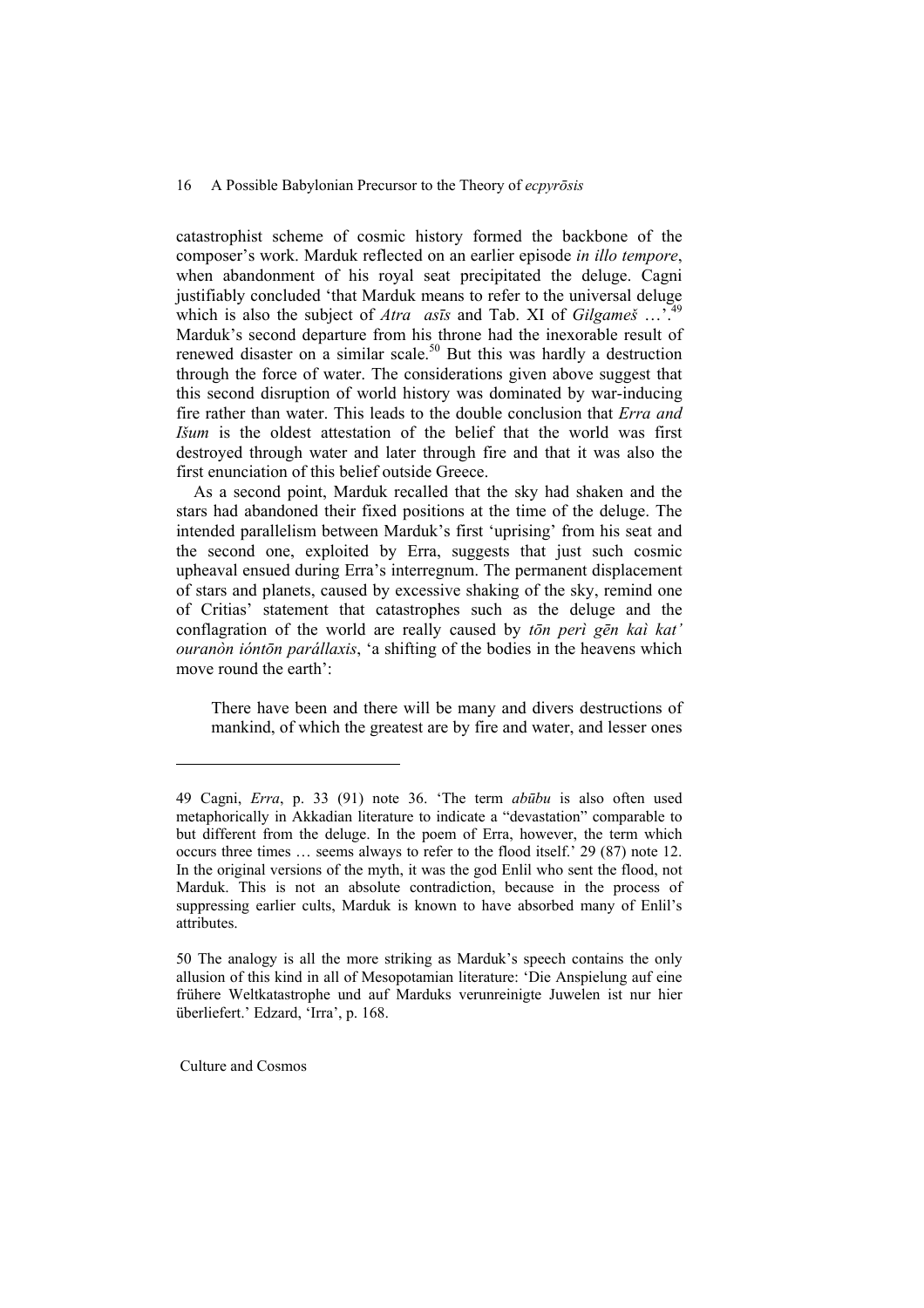by countless other means. For in truth the story that is told in your country as well as ours, how once upon a time Phaethon, son of Helios, yoked his father's chariot, and, because he was unable to drive it along the course taken by his father, burnt up all that was upon the earth and himself perished by a thunderbolt – that story, as it is told, has the fashion of a legend, but the truth of it lies in the occurrence of a shifting of the bodies in the heavens which move round the earth, and a destruction of the things on the earth by fierce fire, which recurs at long intervals … And when, on the other hand, the Gods purge the earth with a flood of waters, all the herdsmen and shepherds that are in the mountains are saved ...<sup>51</sup>

The themes of a cosmic fire and a wholesale displacement of stars and planets were complementary facets of the apocalypse, especially in the Stoic perception as epitomised in the writings of Seneca. This champion of Stoicism combined the motifs in his famous sketch of the *ecpyrōsis*, alternating with a worldwide flood:

… it [fate] will cover with floods the face of the inhabited world, and, deluging the earth, will kill every living creature, and in huge conflagration it will scorch and burn all mortal things. And when the time shall come for the world to be blotted out in order that it may begin its life anew, these things will destroy themselves by their own power, and stars will clash with stars, and all the fiery matter of the world that now shines in orderly array will blaze up in a common conflagration.<sup>52</sup>

The notion of a fall of all stars ensued by utter darkness was central to Seneca's philosophy. It was alluded to in various other parts of his work, including this illuminating passage from *On benefits*:

Let all the heavenly bodies, separated as they are by vast distances and appointed to the task of guarding the universe, leave their posts; let

l

<sup>51</sup> Plato, *Timaeus*, 22C-D. This passage has traditionally been related to the Great Year as it occurs in the same dialogue as Plato's definition of the Great Year. Gundel, 'Weltperioden', p. 93 interprets this *parállaxis* as 'Störungen in den Planetenbewegungen …'.

<sup>52</sup> Seneca, *De Consolatione ad Marciam*, 26. 6.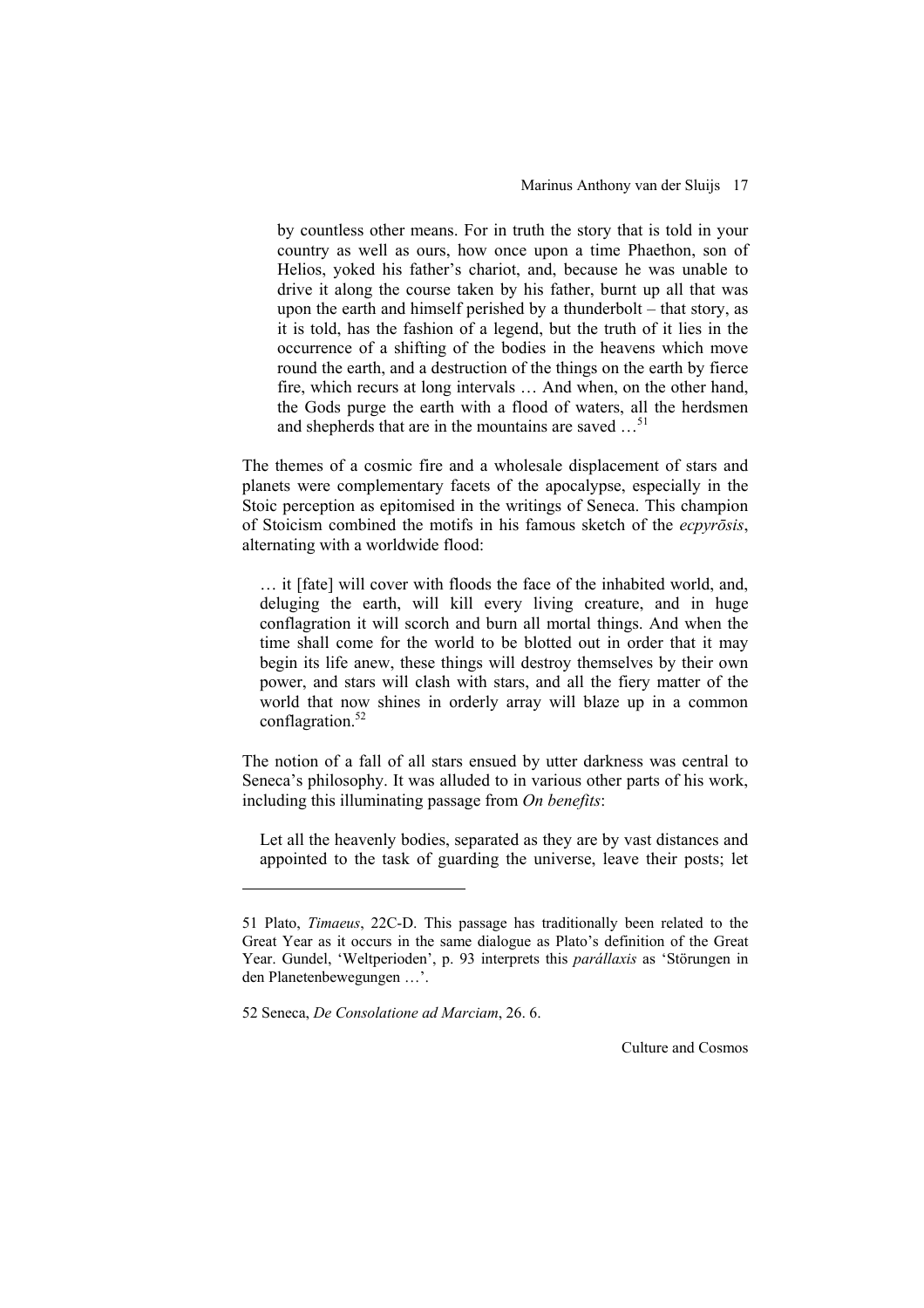sudden confusion arise, let stars clash with stars, let the harmony of the world be destroyed, and the divine creations totter to destruction; let the heavenly mechanism, moving as it does with the swiftest speed, abandon in the midst of its course the progressions that had been promised for so many ages, and let the heavenly bodies that now, as they alternately advance and retreat, by a timely balancing keep the world in a state of equipoise be suddenly consumed by flames, and, with their infinite variations broken up, let them all pass into one condition; let fire claim all things, then let sluggish darkness take its place, and let these many gods be swallowed up in the bottomless abyss. $53$ 

Thus, *Erra and Išum* contains the most salient elements of Berossus' theory in a nutshell:

#1. The world or a large part of it was once destroyed by the fire of Erra.

#2. This destruction was viewed as an analogue to the flood and both episodes, placed in the same cosmological framework, were assigned the same cause, namely Marduk's rising from his seat.

#3. Displacement of the heavenly bodies was involved.

In these elements it is not difficult to detect a possible mythological antecedent to what would eventually evolve into the full-fledged astronomical theory of the Great Year. Apart from the notions of cyclicity and planetary conjunctions, which are absent, *Erra and Išum* is therefore the closest Babylonian approximation to Berossus' report to date. Indeed, Babylonian eschatology appears to have been more closely related to Plato than to Berossus, in the sense that it did not yet regard flood and fire as the exclusive means to bring the world to an end; the *Atra asīs* epic includes the flood in a series of attempts to destroy mankind, along with plague and famine,<sup>54</sup> whilst in the *Gilgameš Epic*, Ea reproached

Culture and Cosmos

<sup>53</sup> Seneca, *De Beneficiis*, 6.22; compare further *Thyestes*, 776-878; *Sibylline Oracles*, 3.

<sup>54 &#</sup>x27;Enlil said: Command that there be plague, / Let Namtar diminish their noise. / Let disease, sickness, plague and pestilence / Blow upon them like a tornado. / They commanded and there was plague, / Namtar diminished their noise. / Disease, sickness, plague and pestilence / Blew upon them like a tornado.'